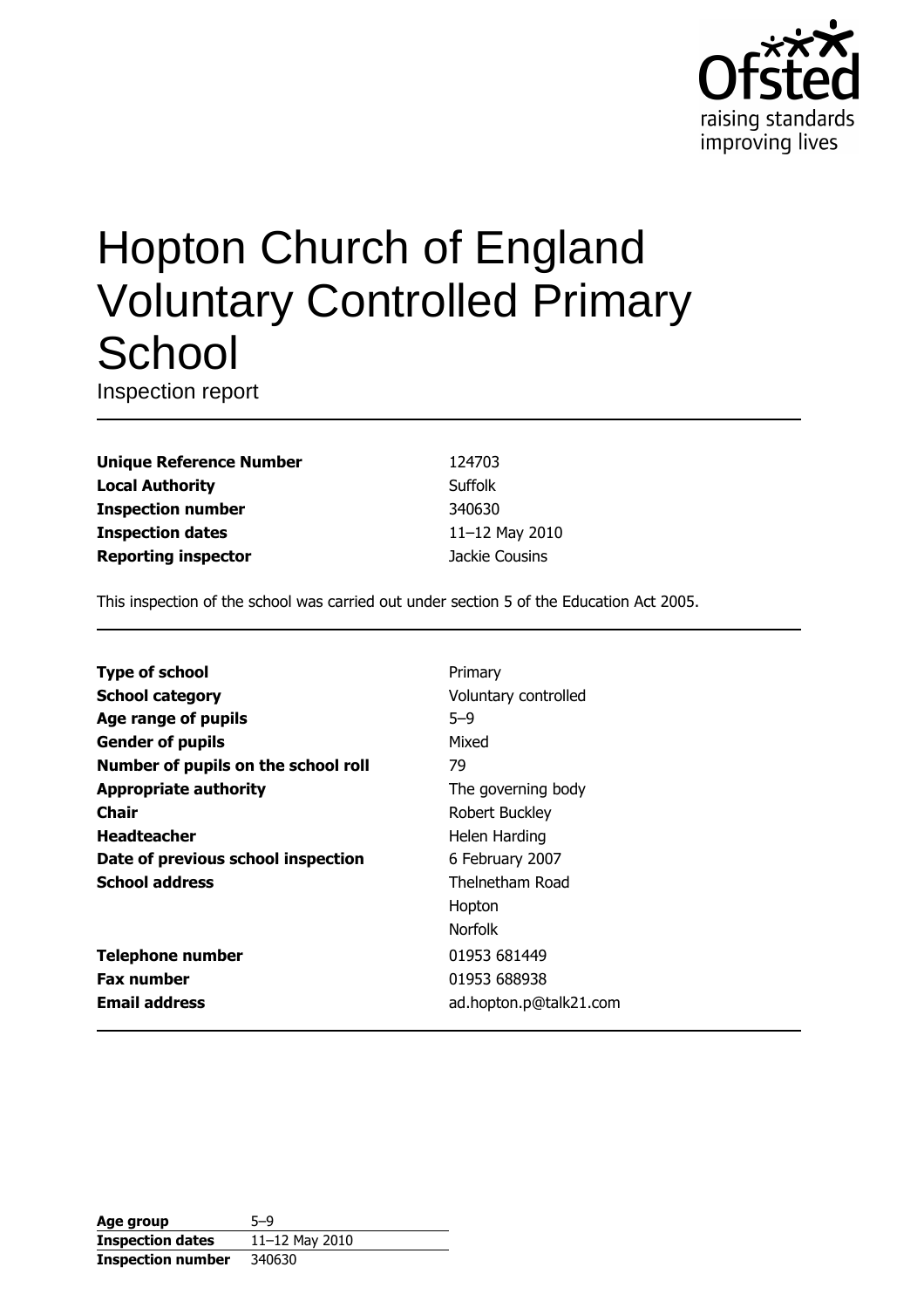The Office for Standards in Education, Children's Services and Skills (Ofsted) regulates and inspects to achieve excellence in the care of children and young people, and in education and skills for learners of all ages. It regulates and inspects childcare and children's social care, and inspects the Children and Family Court Advisory Support Service (Cafcass), schools, colleges, initial teacher training, work-based learning and skills training, adult and community learning, and education and training in prisons and other secure establishments. It rates council children's services, and inspects services for looked after children, safequarding and child protection.

Further copies of this report are obtainable from the school. Under the Education Act 2005, the school must provide a copy of this report free of charge to certain categories of people. A charge not exceeding the full cost of reproduction may be made for any other copies supplied.

If you would like a copy of this document in a different format, such as large print or Braille, please telephone 08456 404045, or email enquiries@ofsted.gov.uk.

You may copy all or parts of this document for non-commercial educational purposes, as long as you give details of the source and date of publication and do not alter the documentation in any way.

Royal Exchange Buildings St Ann's Square Manchester M2 7LA T: 08456 404045 Textphone: 0161 618 8524 E: enquiries@ofsted.gov.uk W: www.ofsted.gov.uk © Crown copyright 2010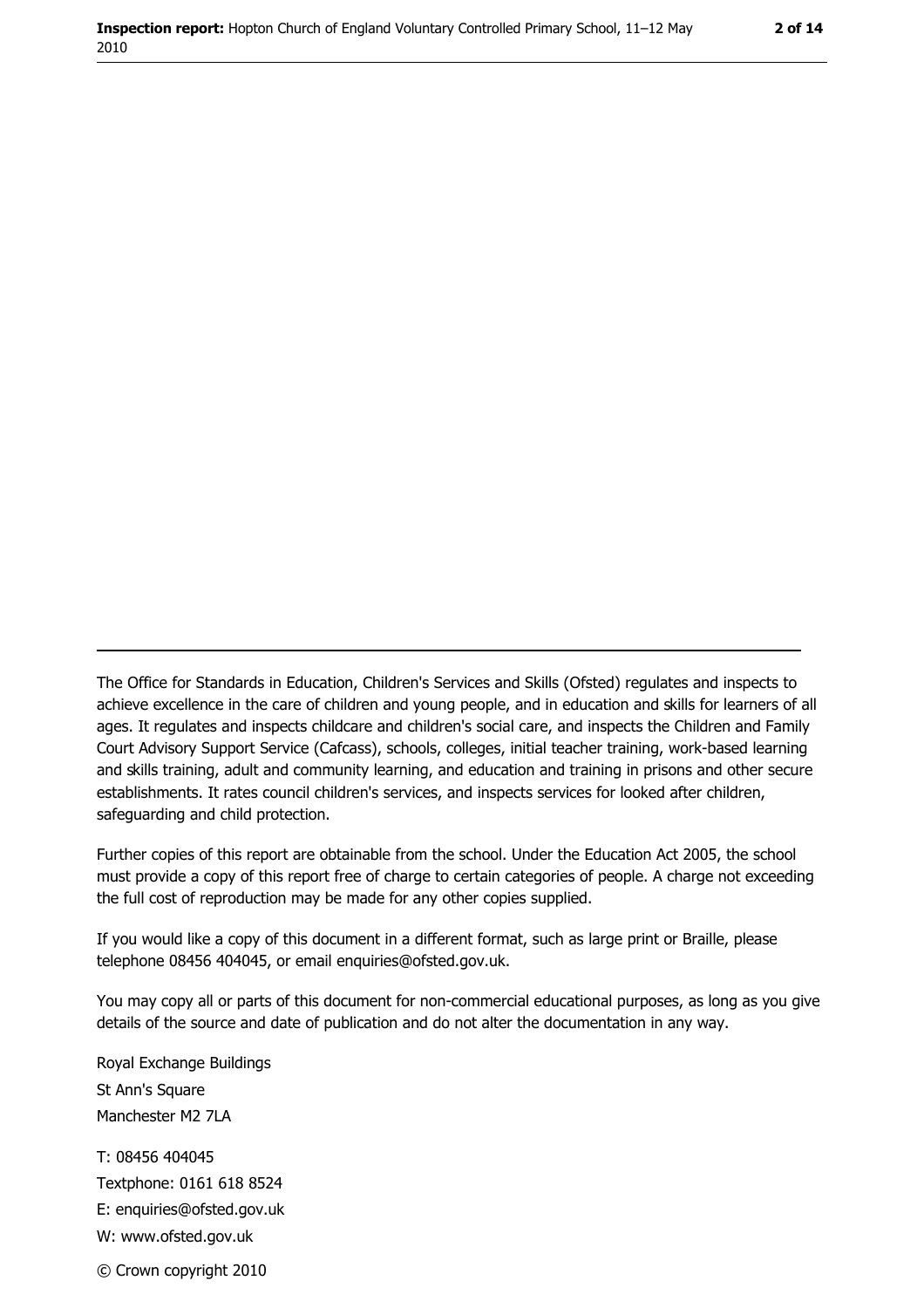# **Introduction**

This inspection was carried out by two additional inspectors. The inspectors visited nine lessons and observed all four teachers who were teaching during the inspection. They held meetings with the headteacher, governors, senior leadership team, special educational needs coordinator, middle leaders and staff. They talked to two groups of pupils from Years 1 to 4, including some from the school council. The inspectors observed the school's work and looked at some documentation including the safeguarding policy and risk assessments. An analysis was made of school data on pupils' attainment and progress, and inspectors looked at pupils' work in books and on display. A scrutiny of 40 parents' questionnaires and some from pupils and staff was carried out.

The inspection team reviewed many aspects of the school's work. It looked in detail at the following:

- how consistently boys' attainment is monitored in the Early Years Foundation Stage  $\blacksquare$
- how effectively leaders monitor the progress of pupils in Years 1 and 2 especially  $\blacksquare$ boys in writing
- how well subject leaders monitor pupils' attainment and progress in Years 3 and 4  $\blacksquare$ particularly for more able pupils
- how successfully the school uses feedback to pupils to increase their rate of  $\blacksquare$ progress, especially in writing
- how effectively the school's leadership is working to develop pupils' understanding  $\blacksquare$ of multi-cultural issues in the United Kingdom (UK).

## **Information about the school**

Hopton Church of England Voluntary Controlled Primary School is situated near Diss. It is smaller than an average sized primary school. Most of the pupils are from White British backgrounds and very few are from minority ethnic groups. The proportion of pupils with special educational needs and/or disabilities is above average. No pupils speak English as their second language or are refugees or asylum seekers. The school attained Healthy School status in 2008 and Sports Activemark in 2009. A playgroup operates close to the school but it is not managed by school governors and so it was inspected separately.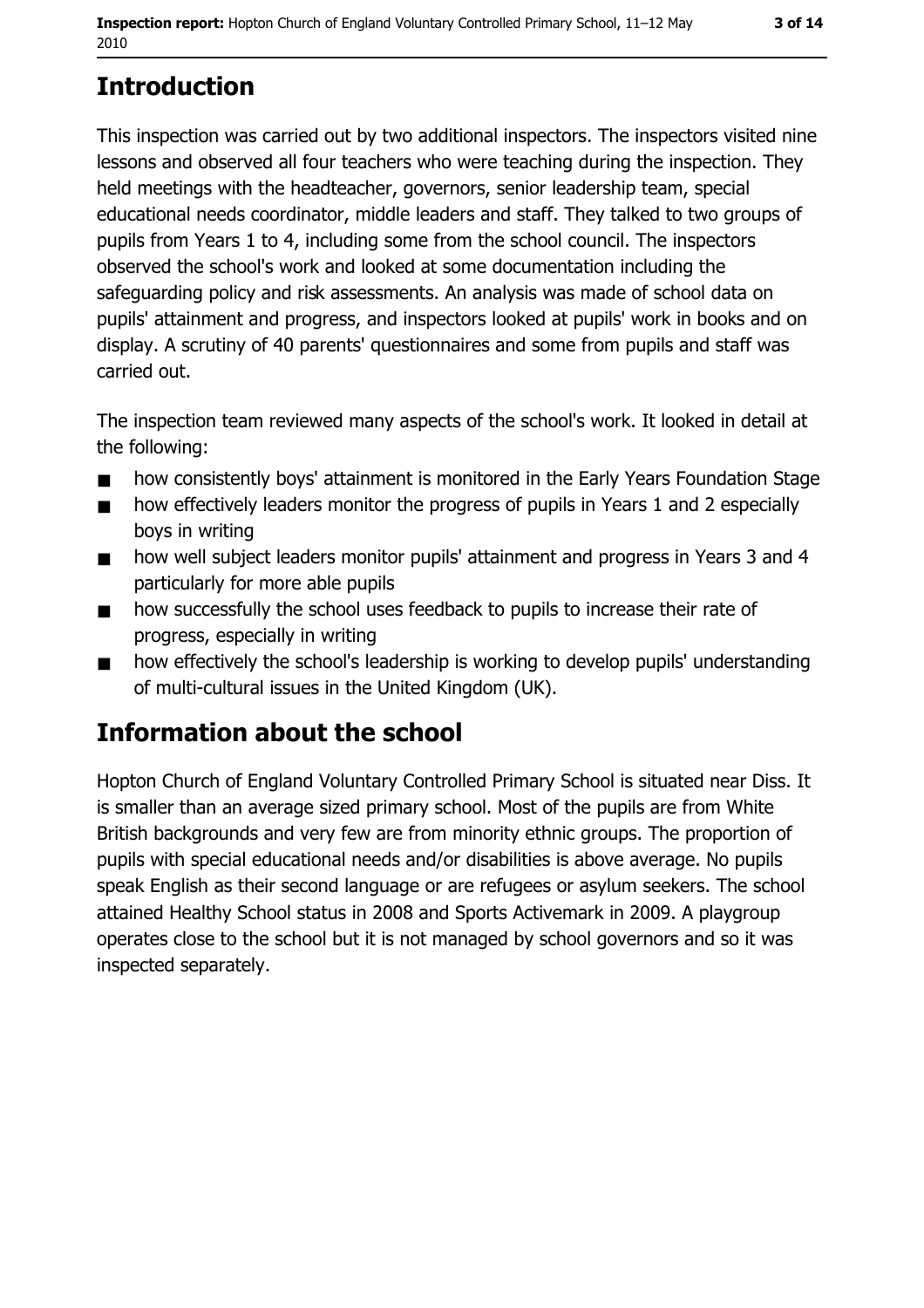# **Inspection judgements**

### Overall effectiveness: how good is the school?

#### The school's capacity for sustained improvement

### **Main findings**

Hopton Church of England Voluntary Controlled Primary School is a good school. It has outstanding features. The school offers pupils extremely high quality care and guidance from staff. This means that pupils are treated as unique individuals. Pupils of all abilities and backgrounds are included extremely successfully into learning whether they start at the school in Reception or any other year group. This is because the school's leadership and staff engage with parents outstandingly well. One parent summed their thoughts up when they wrote, 'The pastoral care at the school is superb and all staff are friendly and welcoming to parents and pupils.' This ensures that pupils get on very well together and their behaviour is excellent. They have positive attitudes to learning and say they enjoy many school activities and projects. For example, one pupil said, 'Science and maths are fun.' Pupils' attainment is above average and they achieve well from their starting points. This is due to the fact that teaching is good. Teachers use a good balance of practical exploration and adult-led learning activities. Occasionally, the objectives for learning are rather broad and so different groups of pupils do not know specifically what skills they are expected to use in each lesson. Pupils do not always have effective opportunities to discuss what they have learnt successfully in each lesson.

The school's leadership places an extremely high level of importance on promoting community cohesion. School leaders are involved very astutely in developing provision in the village for the young and older people. A plan is in place to enhance recreation resources for young and older residents. Pupils contribute excellently to the community locally and on a world wide basis. They learn very successfully about people in other countries because the internet is used thoughtfully, for example, older pupils email students in Japan and find out effectively about their cultural differences. Older pupils have written a script and started to make a film about life in an English school which will be shared with students in Japan. Pupils are very aware of the effects of climate change on the world. Global issues such as trading fairly with other countries have been explored carefully by pupils due to very thoughtful leadership from staff.

Outstanding leadership from the headteacher and her team are very astutely driving improvements. The headteacher's leadership inspires others to work together very thoughtfully. Staff and governors are very proud to be part of the school. Pupils' progress meetings have recently been introduced but records are not kept which allow staff to evaluate the impact on pupils' learning of the strategies they use to support pupils' learning. Boys' and girls' attainment is not always analysed in each year group in detail. This means that occasionally leaders are not totally clear about which groups of pupils are underachieving. School data show that there are sometimes bigger gaps between the attainment of boys and girls than is so nationally, especially in writing.

| 2                        |  |
|--------------------------|--|
| $\overline{\mathcal{X}}$ |  |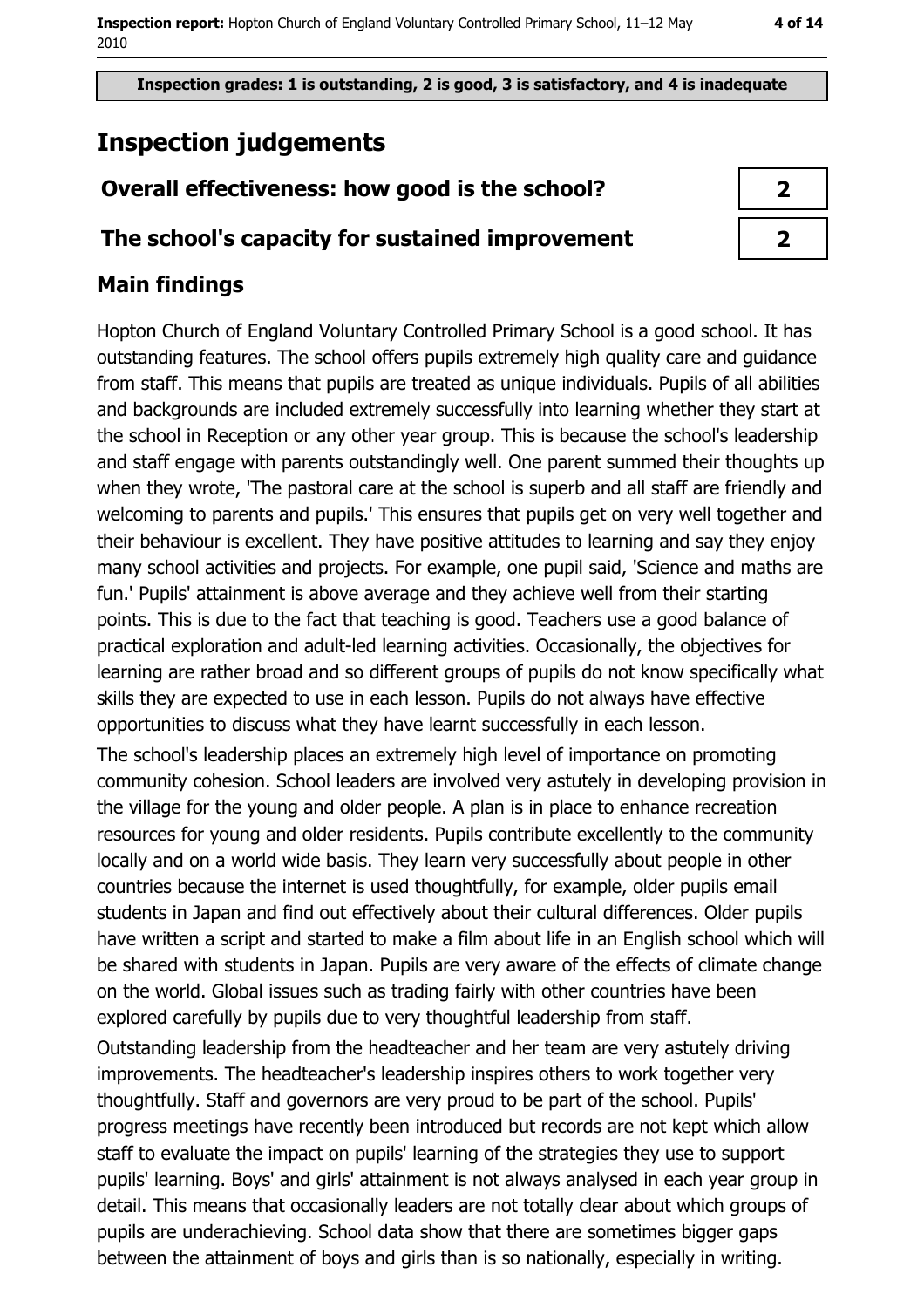Inspection evidence shows that this is not the case in the school's current work, but the school does not analyse the progress by gender on a year group basis and so could not spot such differences quickly enough. Considerable improvements since the last inspection include the fact that pupils' attainment in Year 4 has risen and outcomes for pupils are outstanding. Self-evaluation is used well by senior and middle leaders and so the school is in a good position to improve in the future.

#### What does the school need to do to improve further?

- $\blacksquare$ Improve the consistency of teaching and learning by:
	- ensuring all lessons contain effective sharing and use of highly specific objectives for learning so that all groups of pupils are fully challenged
	- giving pupils high quality opportunities to discuss how they have been successful in their learning and what they could do to improve
	- evaluating more closely the impact of the extra support or challenge given to those pupils who need it
	- analysing boys' and girls' attainment even more thoroughly over a three year period.

 $\mathbf{1}$ 

# **Outcomes for individuals and groups of pupils**

From their average levels of skills on entry to Year 1 pupils make good progress. As a result, attainment is above expectations by Year 4 in English, mathematics and science. Teachers' assessments in March 2010 showed that already three out of ten Year 4 pupils were working at above expected levels of skill in English and mathematics. Observations of lessons and an analysis of pupils' books show that nearly all Year 4 are now working at expected levels of attainment in reading, writing and mathematics. Boys' and girls' standards in writing have improved significantly this year because personal targets are used effectively. Teachers' assessments from 2009 show that Year 2 pupils' attainment is above average in reading and mathematics. Observations of lessons demonstrate that pupils' standards of writing are in line with expectations. Boys' and girls' attainment is similarly good. Attainment has risen considerably over the last three years. Progress made by pupils with special educational needs and/or disabilities is monitored carefully and so they achieve well. Pupils from minority ethnic groups are provided for well and so they progress successfully.

Pupils contribute to the community outstandingly well. For example, they recently performed May Day celebrations very effectively including Maypole dancing for parents and local people. Pupils value everyone thoughtfully including people who are less fortunate than them and last Christmas they successfully collected well loved toys to give to others. Their spiritual development is outstanding. For instance, at Easter pupils very reflectively wrote their hopes and dreams on a pebble and placed them together in the church. Pupils' multi-cultural awareness is developed effectively through projects which study the beliefs of Sikhs and Muslims who live in the UK or abroad. Pupils feel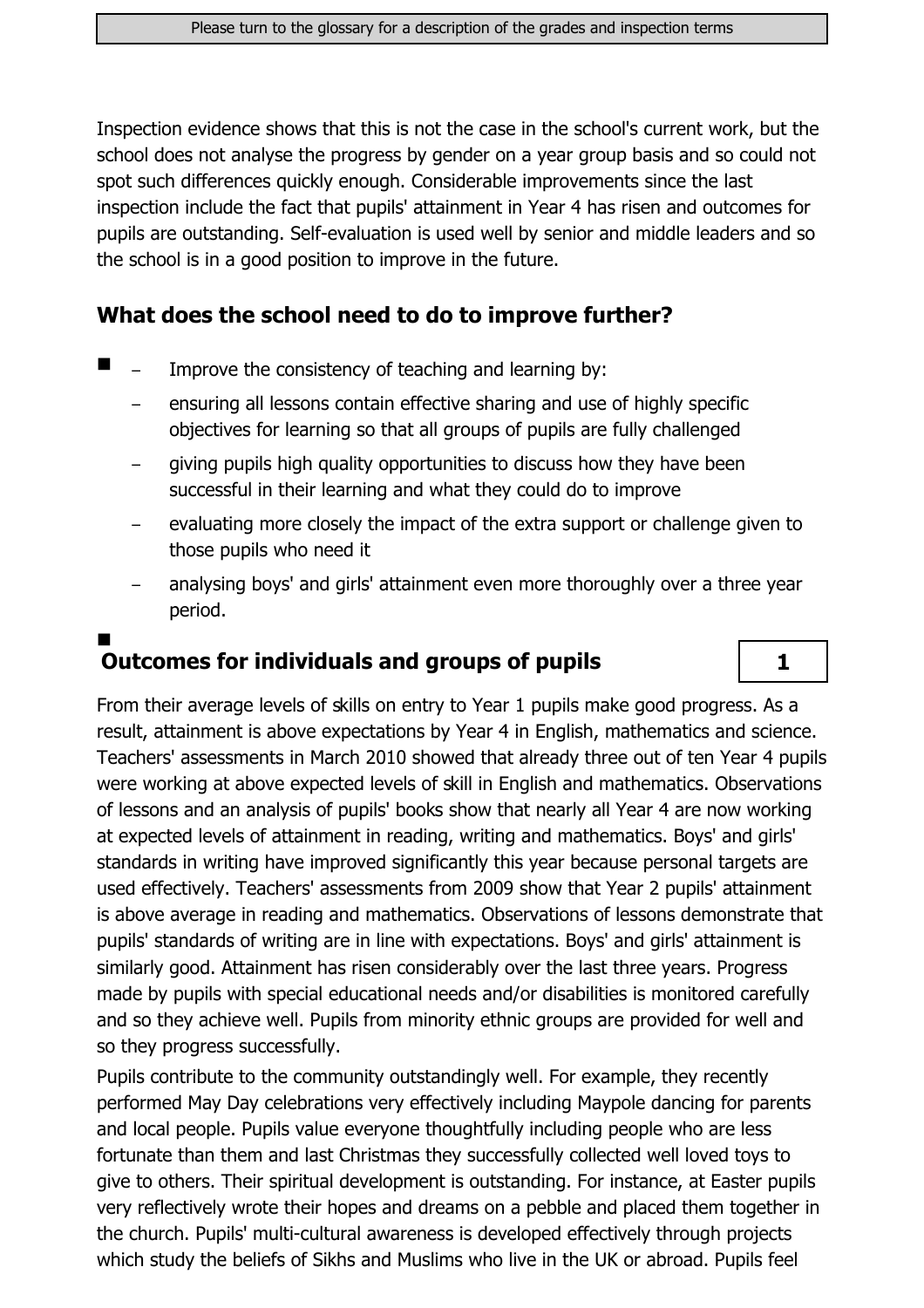Inspection report: Hopton Church of England Voluntary Controlled Primary School, 11-12 May 2010

#### Inspection grades: 1 is outstanding, 2 is good, 3 is satisfactory, and 4 is inadequate

extremely safe in school and know how to keep themselves safe successfully. For example, they are clear what to do to keep themselves safe whilst using the internet. Pupils adopt healthy lifestyles outstandingly well. All pupils take part in daily ten minute physical exercise activities as well as two sessions where they learn to play basketball or tennis. They are knowledgeable about foods which are better for them and those which should not be eaten too often. For instance, they are very clear about the dangers of eating too much salt. Pupils concentrate extremely well in lessons because staff work diligently to make lessons fun. They are outstandingly well prepared for the next stage of education.

These are the grades for pupils' outcomes

| Pupils' achievement and the extent to which they enjoy their learning                                                     |                |
|---------------------------------------------------------------------------------------------------------------------------|----------------|
| Taking into account:<br>Pupils' attainment <sup>1</sup>                                                                   | $\mathcal{P}$  |
| The quality of pupils' learning and their progress                                                                        | $\mathcal{P}$  |
| The quality of learning for pupils with special educational needs and/or<br>disabilities and their progress               | 2              |
| The extent to which pupils feel safe                                                                                      | 1              |
| <b>Pupils' behaviour</b>                                                                                                  |                |
| The extent to which pupils adopt healthy lifestyles                                                                       |                |
| The extent to which pupils contribute to the school and wider community                                                   |                |
| The extent to which pupils develop workplace and other skills that will<br>contribute to their future economic well-being |                |
| Taking into account:<br>Pupils' attendance <sup>1</sup>                                                                   | $\overline{2}$ |
| The extent of pupils' spiritual, moral, social and cultural development                                                   |                |

#### How effective is the provision?

Good quality teaching and learning ensure pupils achieve well. During the inspection, the most successful teaching used effective methods so that pupils learnt how to organise their work carefully. This meant that pupils developed their basic skills well. In one good session seen, questioning was used very effectively and so pupils learnt to explain their thinking clearly. Paired discussion times allowed pupils to explore their

The grades for attainment and attendance are: 1 is high; 2 is above average; 3 is broadly average; and 4 is low.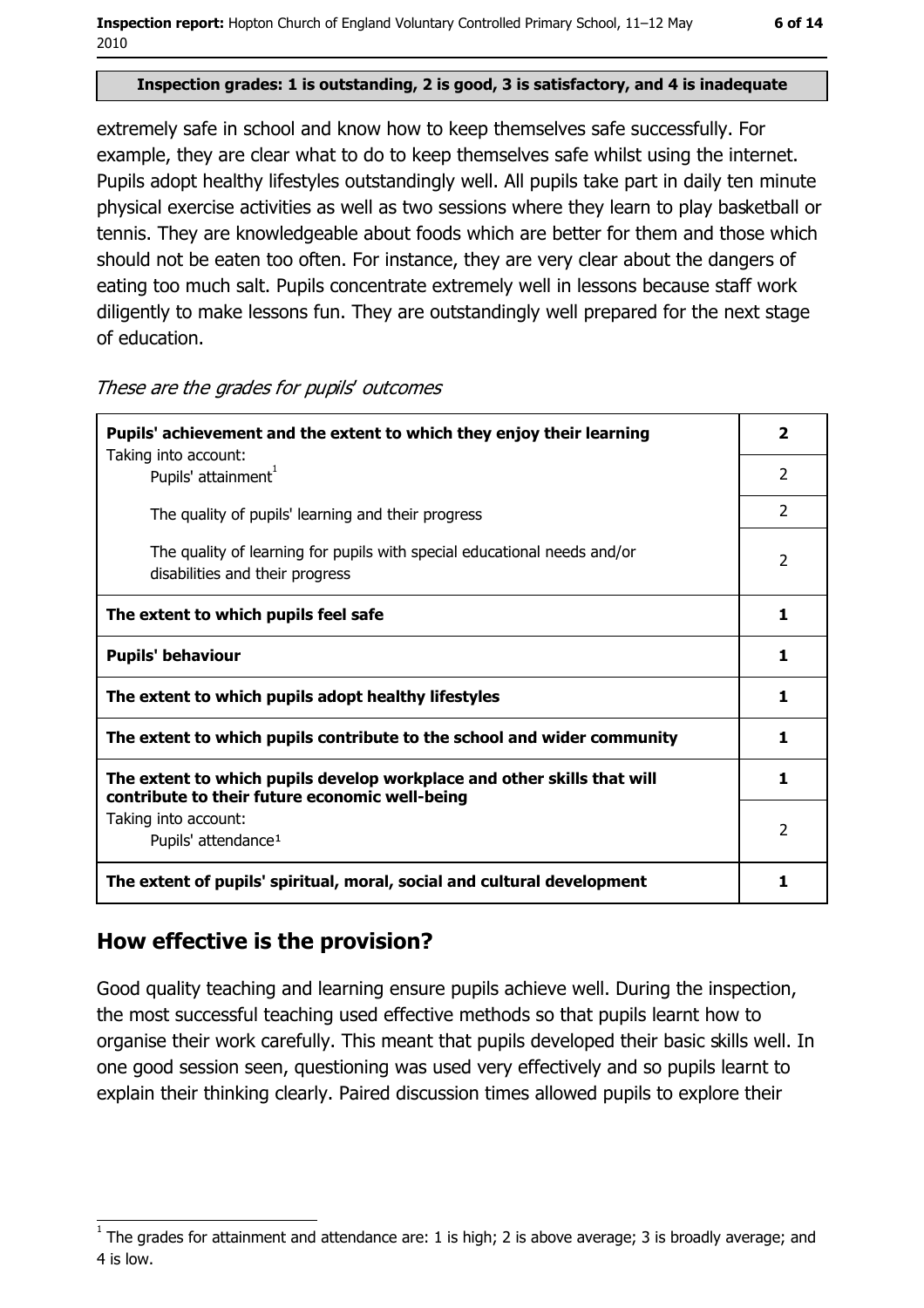ideas rigorously about whether children should be limited in what they eat at school. This meant that when they started to write they were clear about how to use persuasive words to support their argument. Teachers mostly use their knowledge of pupils' prior learning effectively when planning for their next steps. Occasionally, lesson planning does not always ensure different groups of pupils are effectively identified to work at higher levels of skill.

A high emphasis is given to the promotion of language, literacy and numeracy skills in the good curriculum. The pupils improve their knowledge and understanding of the world thoughtfully through investigative tasks. The curriculum is effectively enriched, for example, by the teaching of French and the violin. The pupils very much enjoy all the super projects planned for them and the special event days. For example, Year 3 and 4 pupils greatly value all the exciting art topics they do using famous artists. They really enjoy the extra activities offered for sports and music. Pupils learn well about Christian and other beliefs in assemblies and religious education sessions due to the fact that these are well planned. Provision for the gifted and talented pupils is developing appropriately.

An exceptionally welcoming and happy atmosphere is clearly visible throughout the school. Pupils receive exceedingly high levels of care from staff and so relationships are very positive. From the moment pupils start at school their pastoral needs are met excellently. For example, breakfast club ensures pupils have a healthy meal before they start their school day. Those from minority ethnic groups are supported very effectively and so they are successfully integrated into school life. Vulnerable pupils are identified outstandingly well and they are assisted to make good progress in their personal and academic studies. The school works extremely carefully with other agencies to increase pupils' well-being. Its work with families is deeply embedded and ensures they can access the support they need. Teaching assistants work very skilfully to support all pupils and especially those with additional needs.

| The quality of teaching                                                                                    |  |
|------------------------------------------------------------------------------------------------------------|--|
| Taking into account:<br>The use of assessment to support learning                                          |  |
| The extent to which the curriculum meets pupils' needs, including, where<br>relevant, through partnerships |  |
| The effectiveness of care, guidance and support                                                            |  |

#### How effective are leadership and management?

The headteacher leads the school with immense professionalism and enthusiasm and is ably supported by a highly committed team of staff. One parent summed up his or her thoughts by saying, 'I have always been very happy with the school and particularly the headteacher who I believe is the heart of the school for its pupils and staff.' School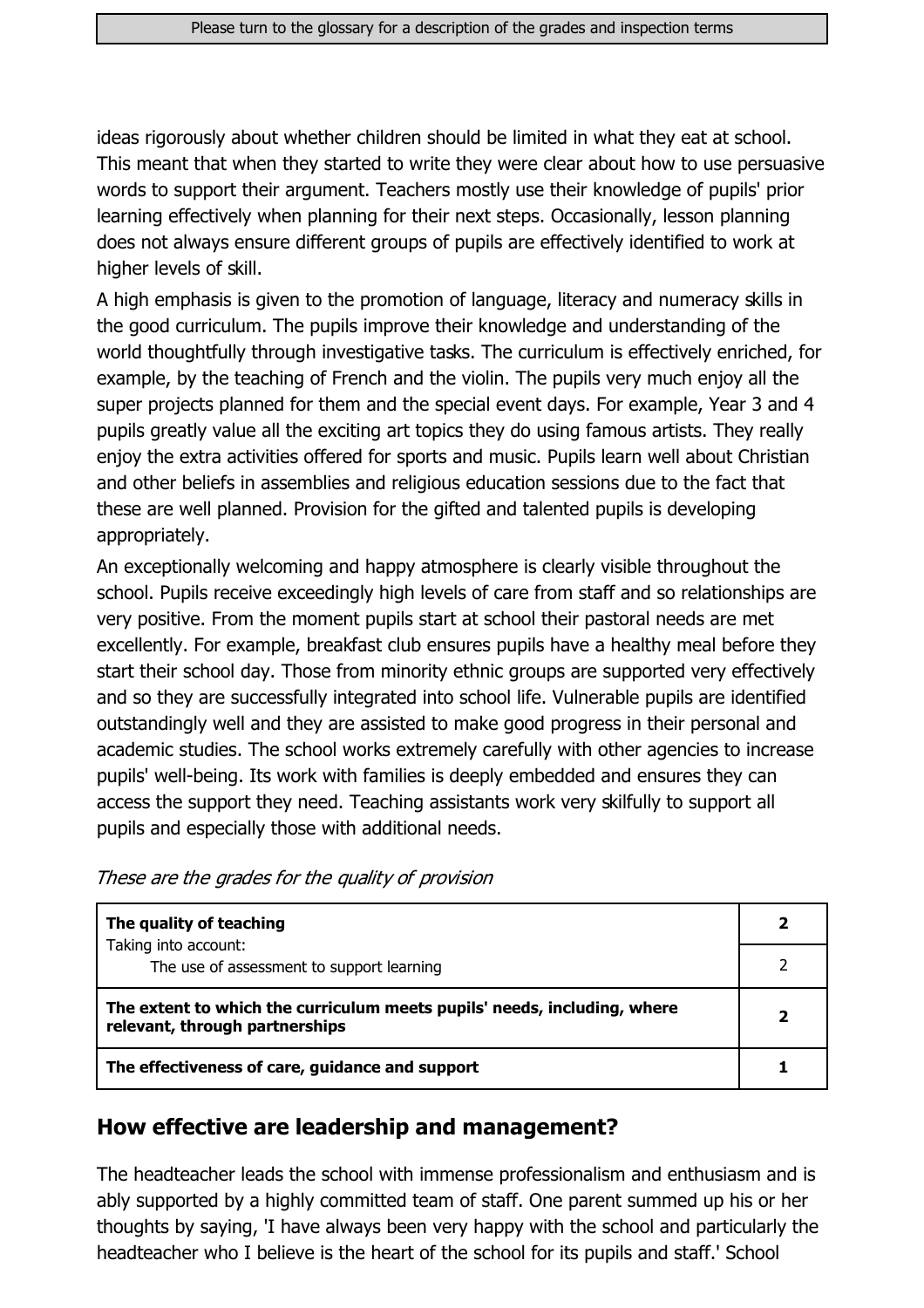#### Inspection grades: 1 is outstanding, 2 is good, 3 is satisfactory, and 4 is inadequate

development planning is thorough and sets clear direction for future improvements in the quality of education. Pupils have equal opportunities to learn because the school works extremely carefully to remove any discrimination or obstacles to learning. This is because staff work astutely to meet pupils' individual needs. The school does not analyse fully the effectiveness of teaching on progress made by different groups such as those who would benefit from further challenge.

Governance is outstanding and supports the school very effectively. Governors work extremely well with staff and challenge the school thoughtfully. They are involved highly successfully in planning for the future. Governors have a systematic approach to collecting the views of pupils and parents. They make sure child protection and health and safety matters are dealt with very carefully. Safeguarding procedures meet requirements well. All staff receive regular training in child protection and thorough records are kept of the checks completed on staff. Risk assessments are carried out regularly but they do not always include input from pupils and parents.

The school works outstandingly well to unite the school and wider community. For example, pupils successfully perform plays for people in the local community. The school has evaluated all aspects of community cohesion rigorously and is developing further links to deepen pupils' understanding of how to compare and contrast different cultures from first-hand experiences. The governors effectively surveyed local people to find out what they felt was needed in the village. School staff, governors and local people have several thoughtful ideas and plans to improve facilities in the village.

| The effectiveness of leadership and management in embedding ambition and<br>driving improvement                                                                     |  |
|---------------------------------------------------------------------------------------------------------------------------------------------------------------------|--|
| Taking into account:                                                                                                                                                |  |
| The leadership and management of teaching and learning                                                                                                              |  |
| The effectiveness of the governing body in challenging and supporting the<br>school so that weaknesses are tackled decisively and statutory responsibilities<br>met |  |
| The effectiveness of the school's engagement with parents and carers                                                                                                |  |
| The effectiveness of partnerships in promoting learning and well-being                                                                                              |  |
| The effectiveness with which the school promotes equality of opportunity and<br>tackles discrimination                                                              |  |
| The effectiveness of safeguarding procedures                                                                                                                        |  |

These are the grades for leadership and management

The effectiveness with which the school deploys resources to achieve value for monev

The effectiveness with which the school promotes community cohesion

## **Early Years Foundation Stage**

 $\mathbf{1}$ 

 $\overline{2}$ 

 $\mathbf{1}$ 

 $\mathbf{1}$ 

 $\mathbf{1}$ 

 $\mathbf{1}$ 

 $\overline{2}$ 

 $\mathbf{1}$ 

 $\overline{2}$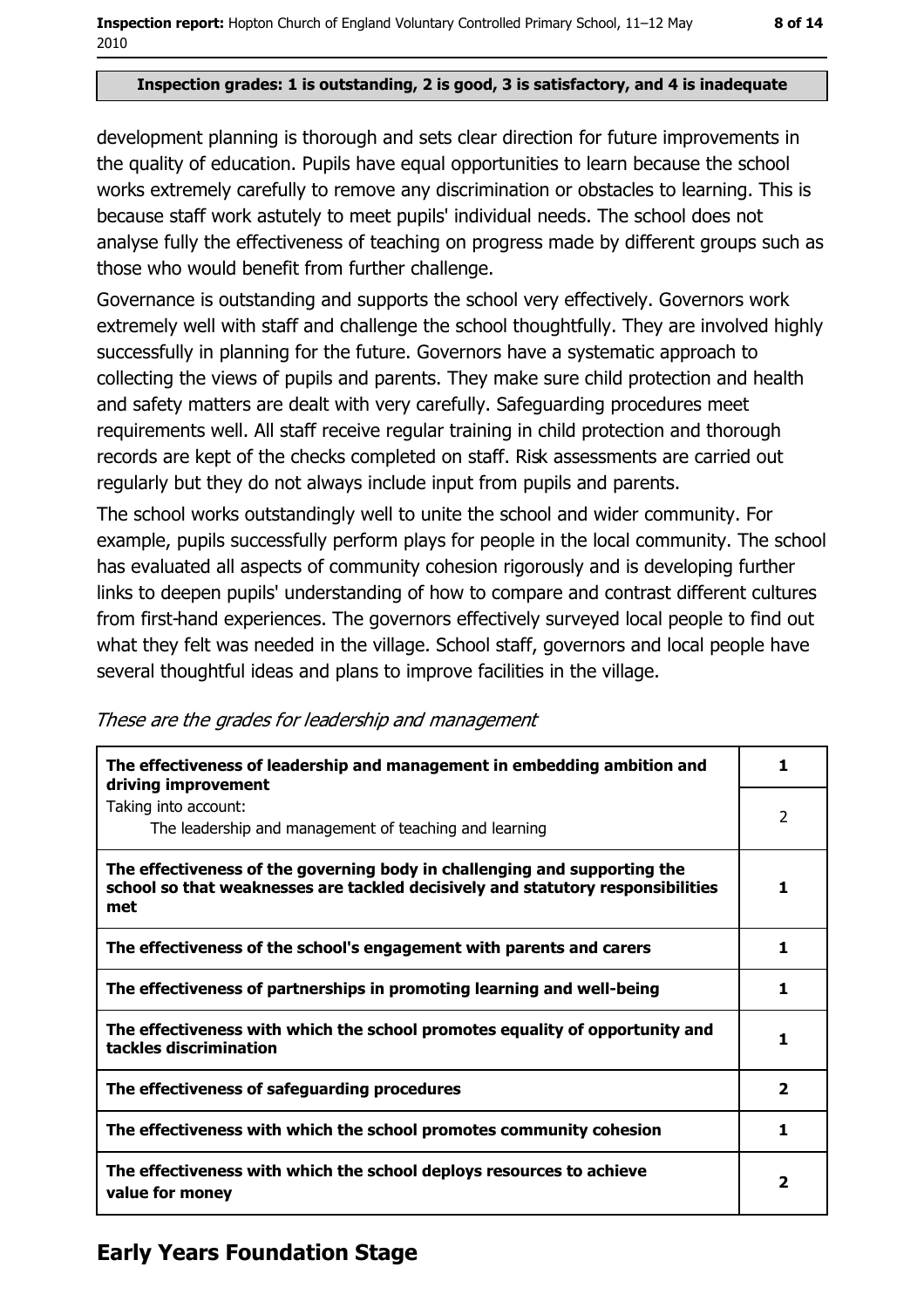Children settle into school life quickly because staff gather information effectively from parents and carers. Learning journals are used successfully to record the skills and knowledge children have mastered. Children achieve well in their Reception Year. The children make good progress from their starting points, which are slightly below expectations. This means that standards are broadly at the expected level by the start of Year 1. The children develop their basic skills effectively because staff use resources well. In a good lesson seen children learnt to write effectively because the teacher showed them carefully how to create imaginative sentences. This allowed children to learn the importance of adding descriptive words to their writing about stars. Children learn to use their senses successfully when they experiment with different materials to see what effect water has on them.

The children's personal, social and emotional development is excellent because all adults ensure that the welfare of each individual is supported very methodically. Children are encouraged to be independent successfully and behave outstandingly well. An even balance of adult-led and child-initiated learning is offered because routines are thoughtfully established. The leadership of this stage of education is good. It does not evaluate progress and attainment over a three year period fully and so it is not totally clear about whether boys' attainment is significantly different to that of girls in particular areas of learning. Outside learning is somewhat restricted because there is no all-weather cover.

| <b>Overall effectiveness of the Early Years Foundation Stage</b>                             |   |
|----------------------------------------------------------------------------------------------|---|
| Taking into account:<br>Outcomes for children in the Early Years Foundation Stage            |   |
| The quality of provision in the Early Years Foundation Stage                                 |   |
| The effectiveness of leadership and management of the Early Years<br><b>Foundation Stage</b> | C |

These are the grades for the Early Years Foundation Stage

#### **Views of parents and carers**

Parents expressed a very high level of satisfaction with their children's progress at school, the quality of teaching and ways children are encouraged to lead healthy lifestyles. Parents strongly agreed that their child is safe in school. A few parents said they would like more information about how to support their child's learning and the school is already looking into this.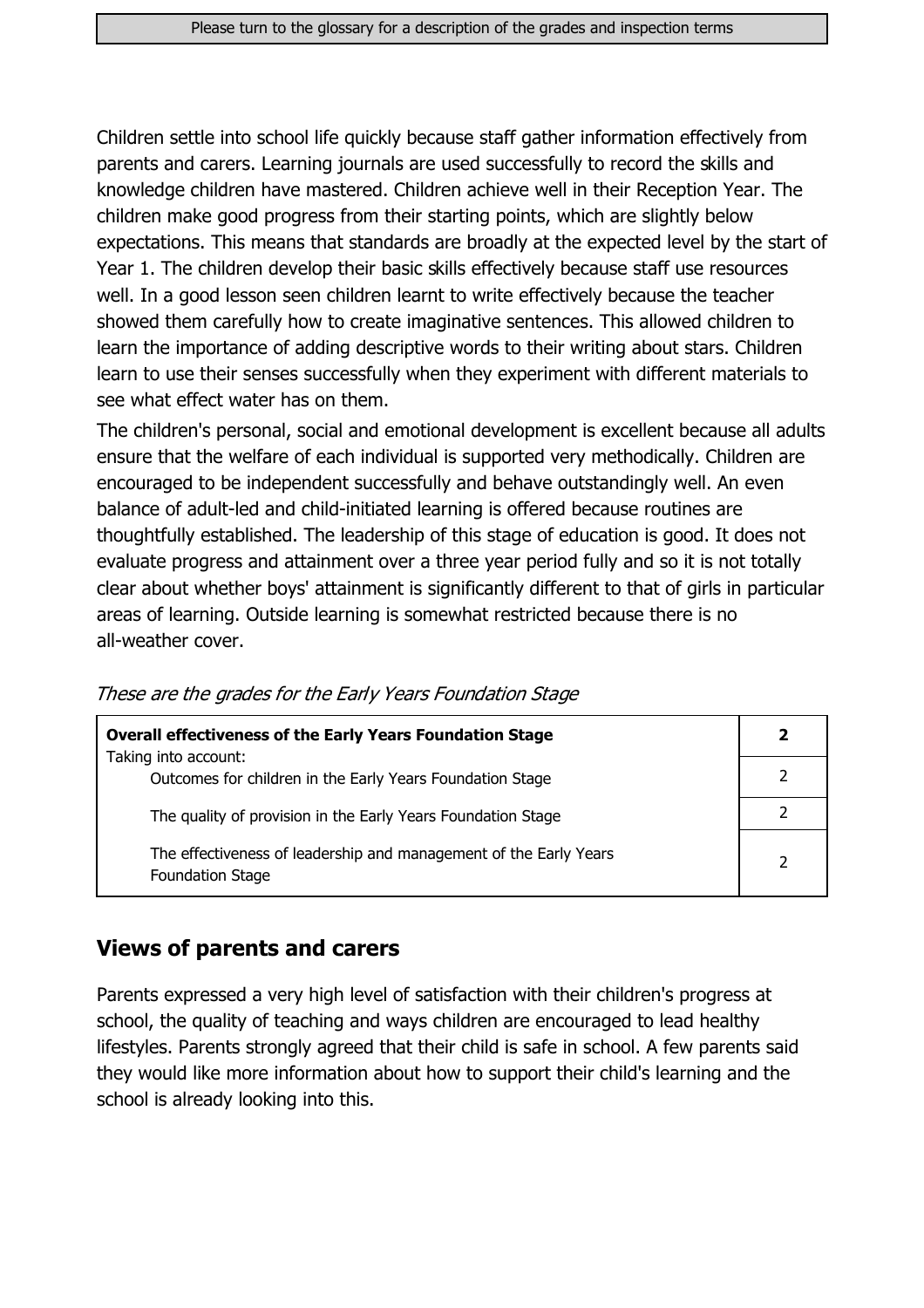#### Responses from parents and carers to Ofsted's questionnaire

Ofsted invited all the registered parents and carers of pupils registered at Hopton Church of England Voluntary Controlled Primary School to complete a questionnaire about their views of the school.

In the questionnaire, parents and carers were asked to record how strongly they agreed with 13 statements about the school. The inspection team received 40 completed questionnaires by the end of the on-site inspection. In total, there are 79 pupils registered at the school.

| <b>Statements</b>                                                                                                                                                                                                                                       | <b>Strongly</b><br><b>Agree</b> |               | <b>Agree</b> |               |                | <b>Disagree</b> |              | <b>Strongly</b><br>disagree |  |
|---------------------------------------------------------------------------------------------------------------------------------------------------------------------------------------------------------------------------------------------------------|---------------------------------|---------------|--------------|---------------|----------------|-----------------|--------------|-----------------------------|--|
|                                                                                                                                                                                                                                                         | <b>Total</b>                    | $\frac{0}{0}$ | <b>Total</b> | $\frac{0}{0}$ | <b>Total</b>   | $\frac{0}{0}$   | <b>Total</b> | $\frac{0}{0}$               |  |
| My child enjoys school                                                                                                                                                                                                                                  | 23                              | 58            | 14           | 34            | 3              | 8               | $\mathbf 0$  | $\mathbf 0$                 |  |
| The school keeps my child<br>safe                                                                                                                                                                                                                       | 25                              | 62            | 15           | 38            | $\mathbf 0$    | 0               | 0            | 0                           |  |
| The school informs me<br>about my child's progress                                                                                                                                                                                                      | 18                              | 44            | 20           | 50            | 1              | 3               | 1            | 3                           |  |
| My child is making enough<br>progress at this school                                                                                                                                                                                                    | 18                              | 45            | 20           | 50            | $\mathbf{1}$   | 3               | 0            | $\mathbf 0$                 |  |
| The teaching is good at this<br>school                                                                                                                                                                                                                  | 18                              | 45            | 21           | 53            | $\mathbf 0$    | 0               | 0            | $\mathbf 0$                 |  |
| The school helps me to<br>support my child's learning                                                                                                                                                                                                   | 18                              | 45            | 18           | 45            | 4              | 10              | 0            | 0                           |  |
| The school helps my child to<br>have a healthy lifestyle                                                                                                                                                                                                | 16                              | 40            | 23           | 57            | $\mathbf{1}$   | 3               | 0            | 0                           |  |
| The school makes sure that<br>my child is well prepared for<br>the future (for example<br>changing year group,<br>changing school, and for<br>children who are finishing<br>school, entering further or<br>higher education, or<br>entering employment) | 12                              | 30            | 21           | 52            | $\overline{2}$ | 5               | $\mathbf{1}$ | 3                           |  |
| The school meets my child's<br>particular needs                                                                                                                                                                                                         | 15                              | 38            | 21           | 52            | 4              | 10              | 0            | 0                           |  |
| The school deals effectively<br>with unacceptable behaviour                                                                                                                                                                                             | 14                              | 35            | 21           | 53            | $\overline{2}$ | 5               | 1            | 3                           |  |
| The school takes account of<br>my suggestions and<br>concerns                                                                                                                                                                                           | 14                              | 35            | 22           | 55            | $\mathbf{1}$   | 3               | 0            | 0                           |  |
| The school is led and<br>managed effectively                                                                                                                                                                                                            | 16                              | 40            | 20           | 49            | 3              | 8               | $\mathbf{1}$ | 3                           |  |
| Overall, I am happy with my<br>child's experience at this<br>school                                                                                                                                                                                     | 23                              | 58            | 14           | 34            | 3              | 8               | 0            | $\pmb{0}$                   |  |

The table above summarises the responses that parents and carers made to each statement. The percentages indicate the proportion of parents and carers giving that response out of the total number of completed questionnaires. Where one or more parents and carers chose not to answer a particular question, the percentages will not add up to 100%.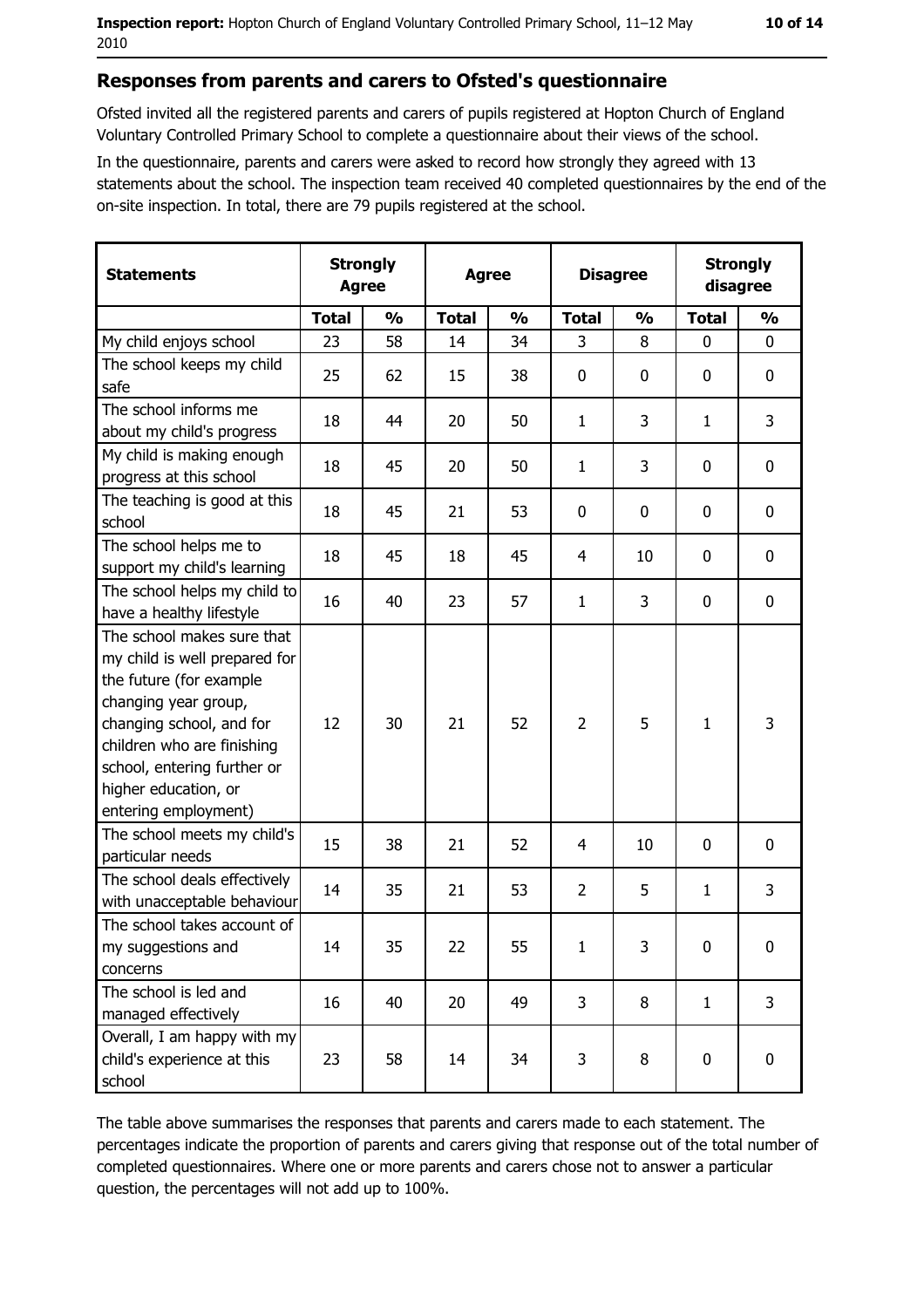## **Glossary**

#### What inspection judgements mean

| <b>Grade</b> | <b>Judgement</b> | <b>Description</b>                                                                                                                                                                                                               |
|--------------|------------------|----------------------------------------------------------------------------------------------------------------------------------------------------------------------------------------------------------------------------------|
| Grade 1      | Outstanding      | These features are highly effective. An oustanding<br>school provides exceptionally well for its pupils' needs.                                                                                                                  |
| Grade 2      | Good             | These are very positive features of a school. A school<br>that is good is serving its pupils well.                                                                                                                               |
| Grade 3      | Satisfactory     | These features are of reasonable quality. A satisfactory<br>school is providing adequately for its pupils.                                                                                                                       |
| Grade 4      | Inadequate       | These features are not of an acceptable standard. An<br>inadequate school needs to make significant<br>improvement in order to meet the needs of its pupils.<br>Ofsted inspectors will make further visits until it<br>improves. |

#### **Overall effectiveness of schools**

|                       | Overall effectiveness judgement (percentage of<br>schools) |      |                     |                   |
|-----------------------|------------------------------------------------------------|------|---------------------|-------------------|
| <b>Type of school</b> | <b>Outstanding</b>                                         | Good | <b>Satisfactory</b> | <b>Inadequate</b> |
| Nursery schools       | 51                                                         | 45   | 0                   | 4                 |
| Primary schools       | 6                                                          | 41   | 42                  | 10                |
| Secondary schools     | 8                                                          | 34   | 44                  | 14                |
| Sixth forms           | 10                                                         | 37   | 50                  | 3                 |
| Special schools       | 32                                                         | 38   | 25                  | 5                 |
| Pupil referral units  | 12                                                         | 43   | 31                  | 14                |
| All schools           | 9                                                          | 40   | 40                  | 10                |

New school inspection arrangements were introduced on 1 September 2009. This means that inspectors now make some additional judgements that were not made previously.

The data in the table above is for the period 1 September to 31 December 2009 and is the most recently published data available (see www.ofsted.gov.uk). Please note that the sample of schools inspected during the autumn term 2009 was not representative of all schools nationally, as weaker schools are inspected more frequently than good or outstanding schools.

Percentages are rounded and do not always add exactly to 100. Secondary school figures include those that have sixth forms, and sixth form figures include only the data specifically for sixth form inspection judgements.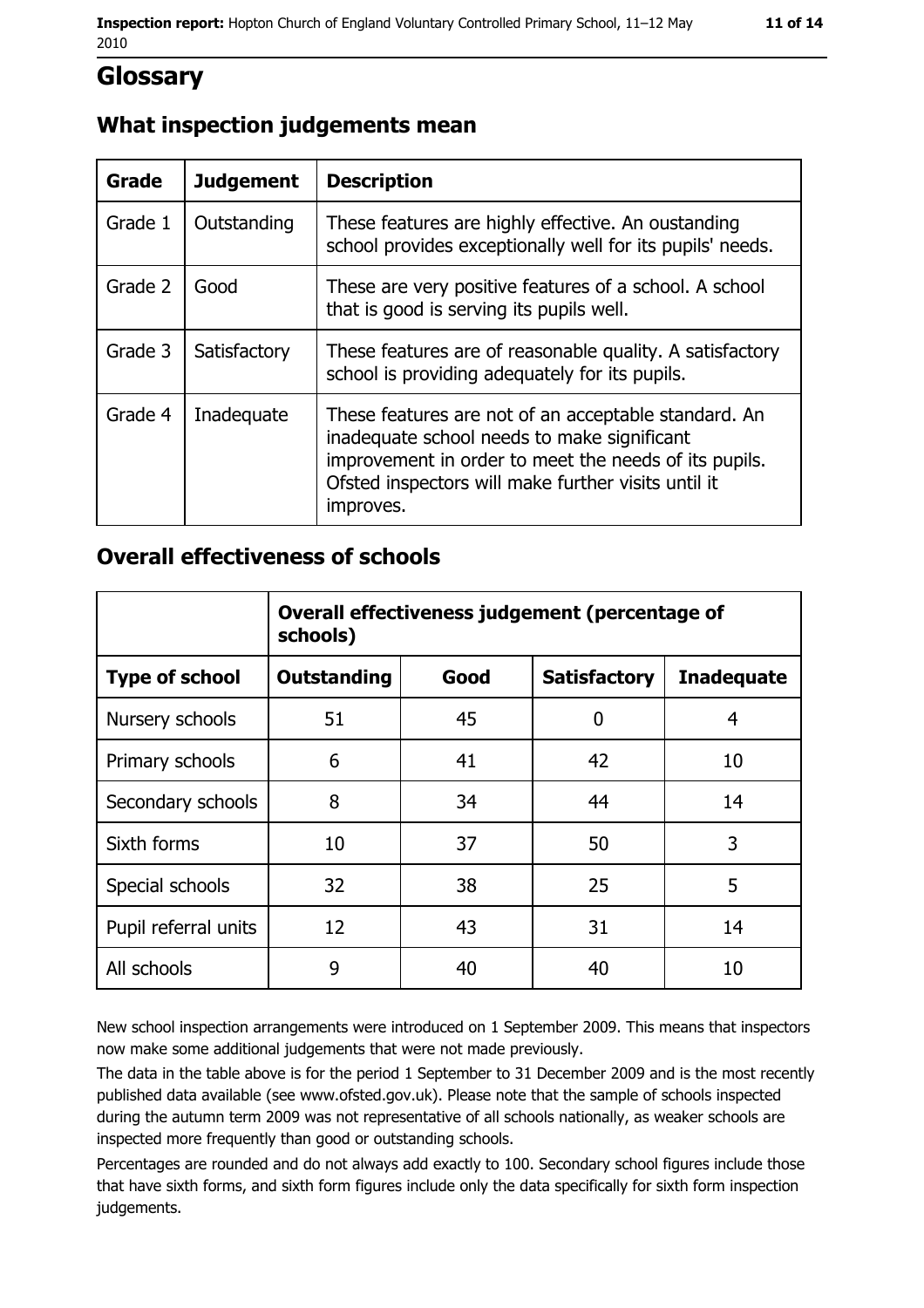| Achievement:                  | the progress and success of a pupil in<br>their learning, development or training.                                                                                                                                                                                                                           |
|-------------------------------|--------------------------------------------------------------------------------------------------------------------------------------------------------------------------------------------------------------------------------------------------------------------------------------------------------------|
| Attainment:                   | the standard of the pupils' work shown by<br>test and examination results and in<br>lessons.                                                                                                                                                                                                                 |
| Capacity to improve:          | the proven ability of the school to<br>continue improving. Inspectors base this<br>judgement on what the school has<br>accomplished so far and on the quality of<br>its systems to maintain improvement.                                                                                                     |
| Leadership and management:    | the contribution of all the staff with<br>responsibilities, not just the headteacher,<br>to identifying priorities, directing and<br>motivating staff and running the school.                                                                                                                                |
| Learning:                     | how well pupils acquire knowledge,<br>develop their understanding, learn and<br>practise skills and are developing their<br>competence as learners.                                                                                                                                                          |
| <b>Overall effectiveness:</b> | inspectors form a judgement on a school's<br>overall effectiveness based on the findings<br>from their inspection of the school. The<br>following judgements, in particular,<br>influence what the overall effectiveness<br>judgement will be.                                                               |
|                               | The school's capacity for sustained<br>improvement.<br>Outcomes for individuals and groups<br>of pupils.<br>The quality of teaching.<br>The extent to which the curriculum<br>meets pupil's needs, including where<br>relevant, through partnerships.<br>The effectiveness of care, guidance<br>and support. |
| Progress:                     | the rate at which pupils are learning in<br>lessons and over longer periods of time. It<br>is often measured by comparing the<br>pupils' attainment at the end of a key<br>stage with their attainment when they<br>started.                                                                                 |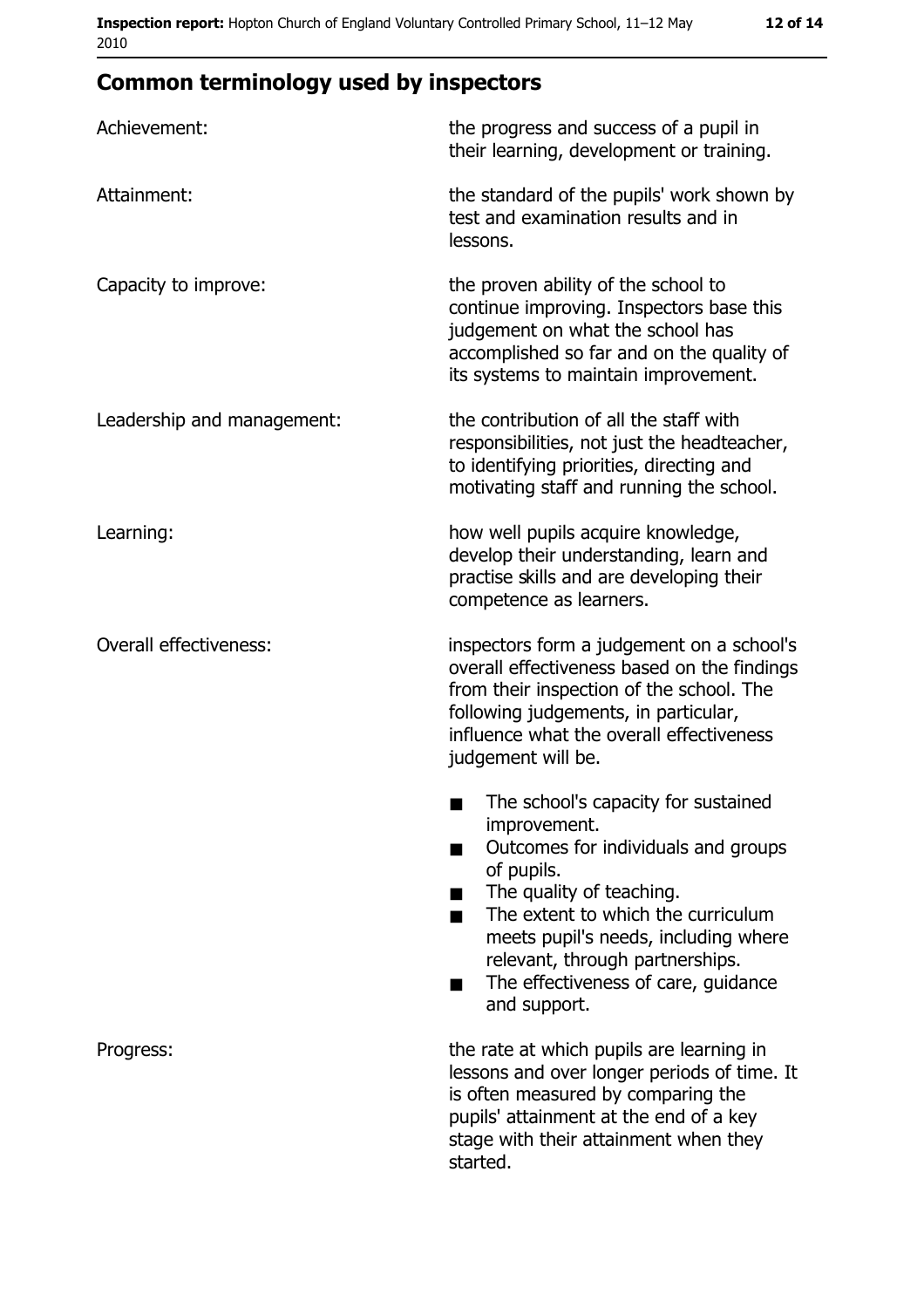#### 13 of 14

This letter is provided for the school, parents and carers to share with their children. It describes Ofsted's main findings from the inspection of their school.



14 May 2010

Dear Pupils

Inspection of Hopton Church of England Voluntary Controlled Primary School, Hopton, **IP22 20Y** 

Thank you for helping us to find out about your school. We enjoved watching lessons and talking to some of you. You attend a happy and friendly school. Positive things about your school include:

- you make good progress in your work  $\blacksquare$
- you behave outstandingly well in school
- your headteacher and senior teachers have very good ideas about ways to improve  $\blacksquare$ the school
- teaching is good and the staff work hard to make sessions interesting  $\blacksquare$
- an excellent partnership is in place between the school, your parents, carers and  $\blacksquare$ agencies
- staff care and support you outstandingly well and listen to you thoughtfully and so  $\blacksquare$ you feel really safe in school.

We have asked your school to look at how they can make things even better. The most important matters are to:

make sure staff explain to you more fully what skills you could use in lessons and  $\blacksquare$ discuss your successes in detail so that you reach even higher levels of knowledge and understanding

ensure staff watch over your progress in key areas of learning even more carefully. Continue to listen carefully to staff comments, come to school everyday and enjoy all the wonderful things you are learning at Hopton Church of England VC Primary School.

Yours sincerely

Jackie Cousins

Lead inspector